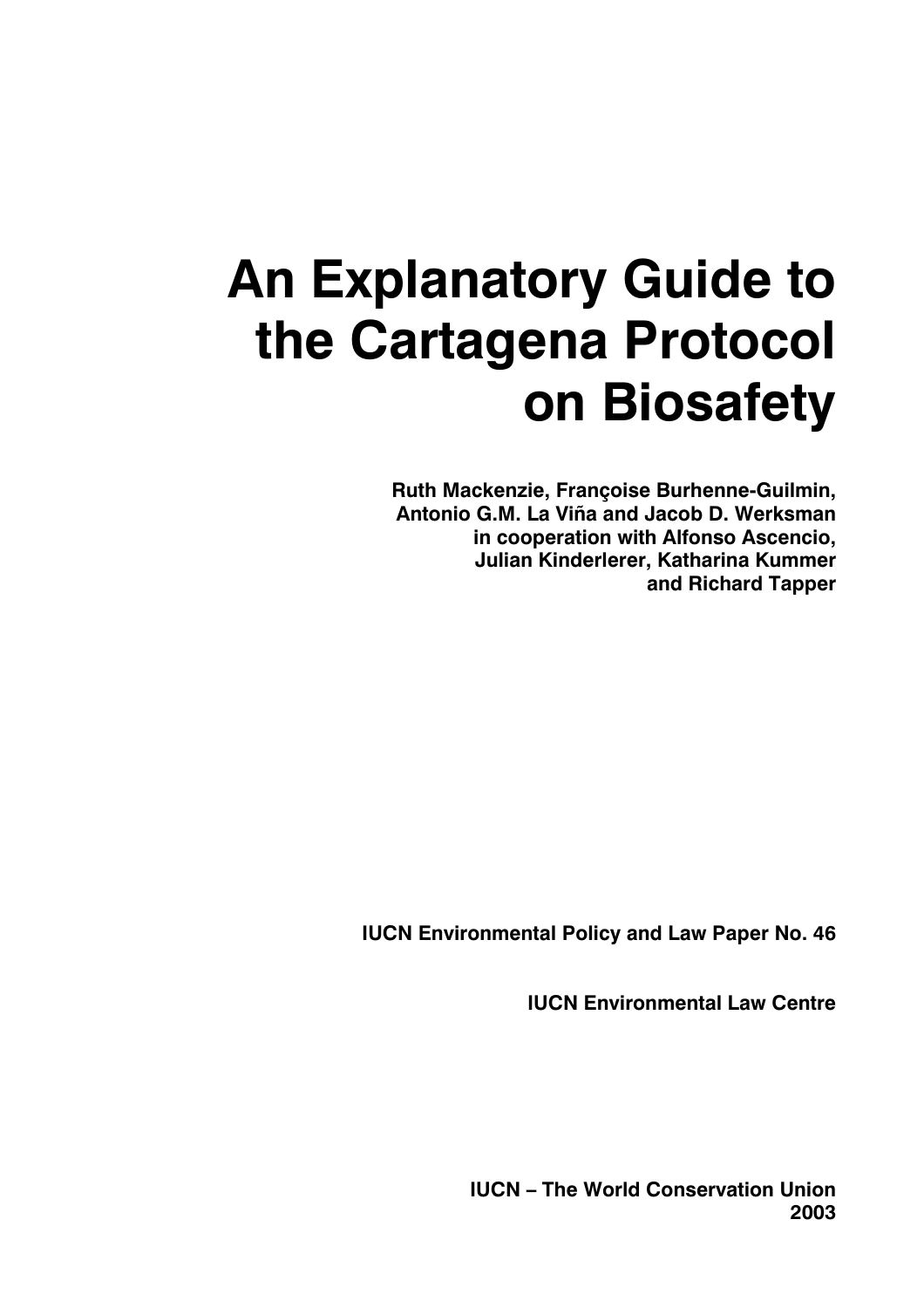The designation of geographical entities in this book, and the presentation of the material, do not imply the expression of any opinion whatsoever on the part of IUCN, the Foundation for International Environmental Law and Development (FIELD), or the World Resources Institute (WRI) concerning the legal status of any country, territory, or area, or of its authorities, or concerning the delimitation of its frontiers or boundaries.

The views expressed in this publication do not necessarily reflect those of IUCN, FIELD, or WRI.

This publication has been made possible by funding from Danish Cooperation for Environment in Eastern Europe, Ministry of the Environment (DANCEE), European Commission, Royal Ministry of Foreign Affairs of Norway and Rockefeller Foundation.

Published by: IUCN, Gland, Switzerland and Cambridge, UK in collaboration with FIELD and WRI.

II IANI

Koloo

|                  | FIELD<br>The World Conservation Union                                                                                                                                                                                                                                                                                                 |
|------------------|---------------------------------------------------------------------------------------------------------------------------------------------------------------------------------------------------------------------------------------------------------------------------------------------------------------------------------------|
| Copyright:       | © 2003 International Union for Conservation of Nature and Natural Resources and<br><b>FIELD</b>                                                                                                                                                                                                                                       |
|                  | Reproduction of this publication for educational or other non-commercial purposes is<br>authorized without prior written permission from the copyright holder provided the<br>source is fully acknowledged.                                                                                                                           |
|                  | Reproduction of this publication for resale or other commercial purposes is prohibited<br>without prior written permission of the copyright holders.                                                                                                                                                                                  |
| Citation:        | Mackenzie, Ruth, Burhenne-Guilmin, Françoise, La Viña, Antonio G.M.<br>and Werksman, Jacob D. in cooperation with Ascencio, Alfonso, Kinderlerer, Julian,<br>Kummer, Katharina and Tapper, Richard (2003). An Explanatory Guide to the<br>Cartagena Protocol on Biosafety. IUCN, Gland, Switzerland and Cambridge, UK. xvi+<br>295pp. |
| ISBN:            | 2-8317-0671-8                                                                                                                                                                                                                                                                                                                         |
| Cover design by: | <b>IUCN Publications Services Unit</b>                                                                                                                                                                                                                                                                                                |
| Cover photo:     | Genetically modified pollen – conceptual composite image of a coloured scanning<br>electron micrograph of maize pollen grains/Science Photo Library                                                                                                                                                                                   |
| Layout by:       | <b>IUCN Publications Services Unit</b>                                                                                                                                                                                                                                                                                                |
| Produced by:     | <b>IUCN</b> Publications Services Unit                                                                                                                                                                                                                                                                                                |
| Printed by:      | Thanet Press Ltd, UK                                                                                                                                                                                                                                                                                                                  |
| Available from:  | <b>IUCN Publications Services Unit</b><br>219c Huntingdon Road, Cambridge CB3 0DL, United Kingdom<br>Tel: +44 1223 277894<br>Fax: +44 1223 277175<br>E-mail: books@iucn.org<br>www.iucn.org/bookstore                                                                                                                                 |
|                  | A catalogue of IUCN publications is also available                                                                                                                                                                                                                                                                                    |
|                  |                                                                                                                                                                                                                                                                                                                                       |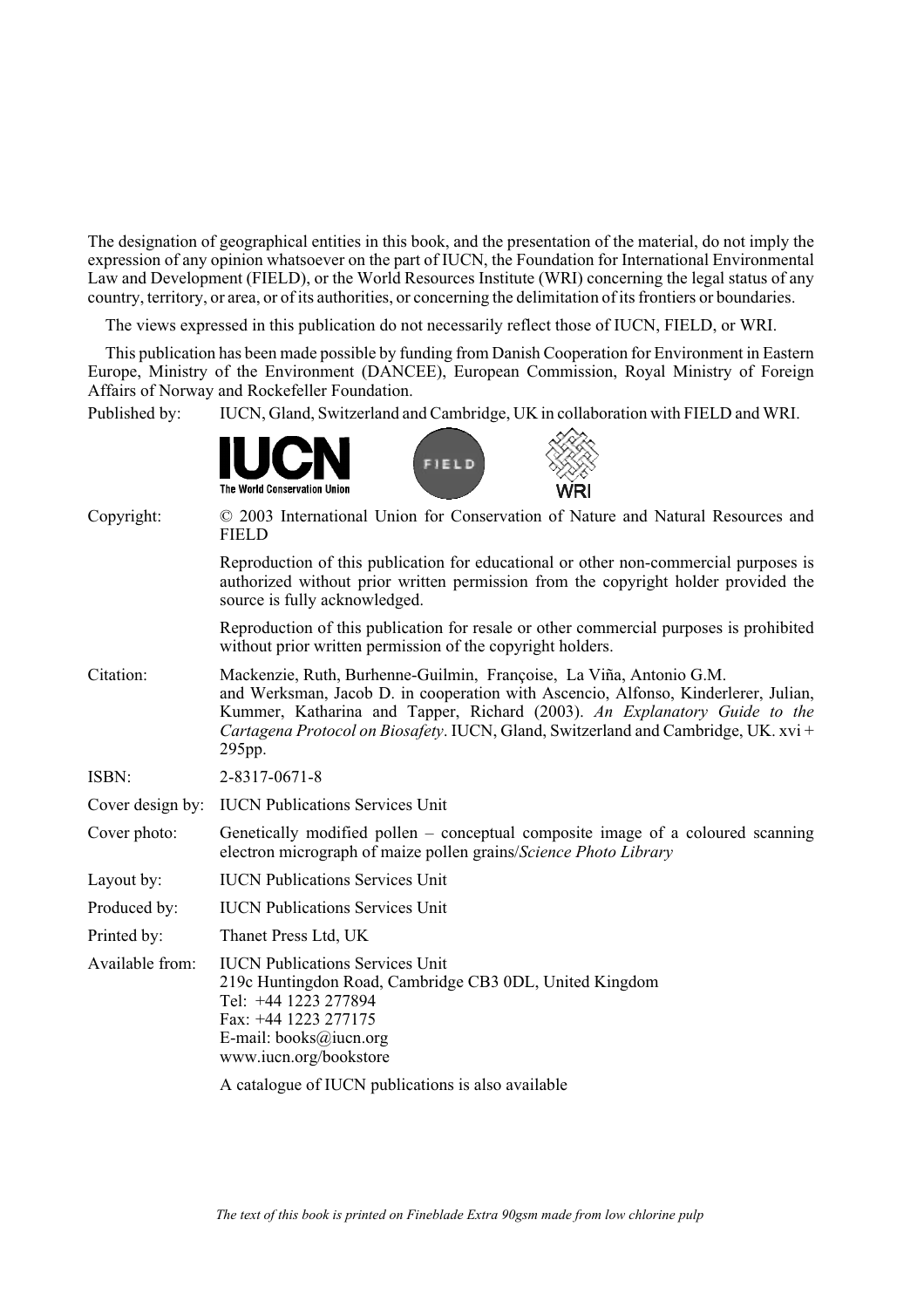## **Table of Contents**

| Foreword             |                                                                                                                                           | 1X                      |  |
|----------------------|-------------------------------------------------------------------------------------------------------------------------------------------|-------------------------|--|
| List of contributors |                                                                                                                                           |                         |  |
| Acknowledgements     |                                                                                                                                           |                         |  |
|                      | List of abbreviations                                                                                                                     |                         |  |
|                      | List of short titles of international instruments                                                                                         | xiy                     |  |
|                      | Structure and purpose of this Guide                                                                                                       | XV                      |  |
| <b>Introduction</b>  |                                                                                                                                           | $\mathbf{1}$            |  |
| Ι                    | Origin and history                                                                                                                        | $\mathbf{1}$            |  |
|                      | Box 1. What is a protocol?                                                                                                                | $\overline{\mathbf{c}}$ |  |
|                      | Box 2. The road to the Cartagena protocol on biosafety (and beyond)                                                                       | $\overline{c}$          |  |
|                      | Box 3. 1996–2000. The negotiation phase                                                                                                   | 5                       |  |
| H                    | Status and interim measures                                                                                                               | 5                       |  |
|                      | III The issue: biosafety                                                                                                                  | 5                       |  |
|                      | Box 4. History                                                                                                                            | 6                       |  |
|                      | Box 5. Examples of genetic modification                                                                                                   | 9                       |  |
|                      | IV Cross-cutting issues                                                                                                                   | 11                      |  |
|                      | Box 6. Principle 15 of the Rio Declaration                                                                                                | 13                      |  |
| V                    | Overview of the Protocol                                                                                                                  | 14                      |  |
|                      | Box 7. Scope of the Protocol and of the AIA procedure: Articles 4–7                                                                       | 15                      |  |
|                      | VI Implications of the Protocol                                                                                                           | 20                      |  |
|                      | VII Other international instruments relevant to the Protocol                                                                              | 20                      |  |
|                      | Box 8. Possible elements of national biosafety regulations                                                                                | 21                      |  |
| <b>Preamble</b>      |                                                                                                                                           | 25                      |  |
|                      | Box 9. Centres of origin and centres of genetic diversity                                                                                 | 26                      |  |
| <b>Article 1</b>     | <b>Objective</b>                                                                                                                          | 31                      |  |
|                      | Box 10. Provisions relating to transboundary movements only and provisions<br>addressing a broader scope of activities                    | 34                      |  |
| <b>Article 2</b>     | <b>General provisions</b>                                                                                                                 | 35                      |  |
|                      | Box 11. Navigational rights and freedoms and transboundary movements of LMOs<br>Box 12. Codex Alimentarius and Genetically Modified Foods | 37<br>39                |  |
| <b>Article 3</b>     | Use of terms                                                                                                                              | 41                      |  |
|                      | Box 13. Examples of definition of "contained use" in national legislation                                                                 | 42                      |  |
|                      | Box 14. Genetic material: chromosomes, genes and nucleic acids                                                                            | 44                      |  |
|                      | Box 15. Comparison of the term LMO in the CBD and in Article 3 of the Protocol                                                            | 46                      |  |
|                      | Box 16. Description of gene constructs used in <i>in vitro</i> nucleic acid techniques                                                    | 47                      |  |
|                      | Box 17. Cell fusion                                                                                                                       | 48                      |  |
|                      | Box 18. Stages in making a new LMO using insertion of recombinant DNA                                                                     | 48                      |  |
|                      | Box 19. Description of natural physiological reproductive and recombination<br>barriers                                                   | 50                      |  |
| <b>Article 4</b>     | <b>Scope</b>                                                                                                                              | 53                      |  |
|                      | Box 20. Understanding the concept of "scope" in the Protocol                                                                              | 53                      |  |
| <b>Article 5</b>     | <b>Pharmaceuticals</b>                                                                                                                    | 55                      |  |
|                      | Box 21. Why were pharmaceuticals a controversial issue?                                                                                   | 55                      |  |
|                      | Box 22. Transboundary movement of pharmaceuticals for humans                                                                              | 57                      |  |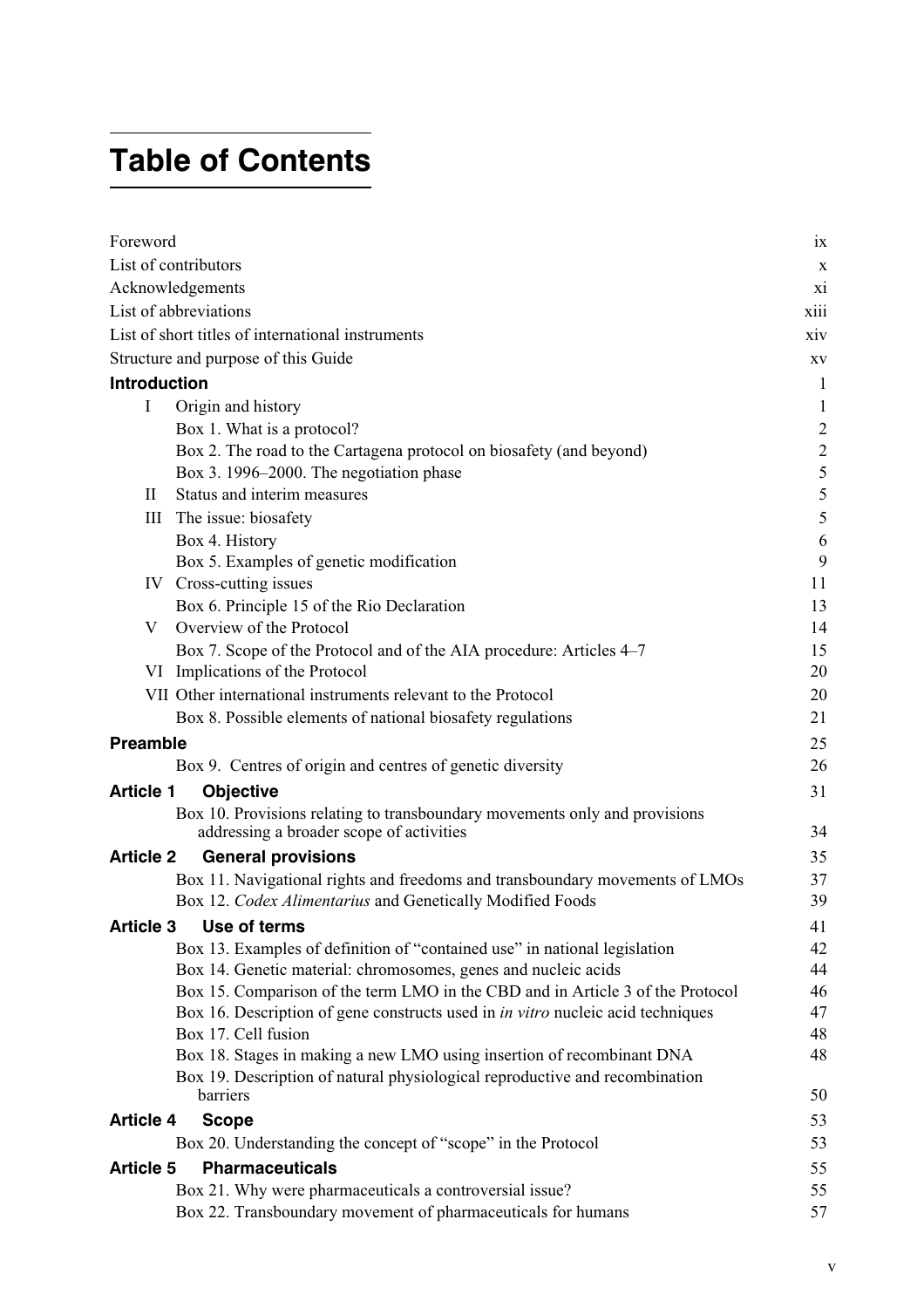| <b>Article 6</b> | <b>Transit and contained use</b>                                                                                                       | 59         |
|------------------|----------------------------------------------------------------------------------------------------------------------------------------|------------|
| <b>Article 7</b> | Application of the Advance Informed Agreement procedure                                                                                | 63         |
|                  | Box 23. What is AIA?                                                                                                                   | 63         |
|                  | Box 24. Is this transboundary movement of this LMO subject to the AIA procedure?                                                       | 65         |
|                  | Box 25. Advance Informed Agreement Procedure                                                                                           | 66         |
|                  | Box 26. Intentional introduction into the environment of a LMO                                                                         | 68         |
| <b>Article 8</b> | <b>Notification</b>                                                                                                                    | 71         |
|                  | Box 27. Possible notification 'routes' under Article 8                                                                                 | 72         |
| <b>Article 9</b> | Acknowledgement of receipt of notification                                                                                             | 75         |
|                  | Article 10 Decision procedure                                                                                                          | 79         |
|                  | Article 11 Procedure for living modified organisms intended for direct use as<br>food or feed, or for processing                       | 85         |
|                  | Article 12 Review of decisions                                                                                                         | 93         |
|                  | Article 13 Simplified procedure                                                                                                        | 97         |
|                  | Article 14 Bilateral, regional and multilateral agreements and arrangements                                                            | 99         |
|                  | Box 28. Example of a regional arrangement                                                                                              | 102        |
|                  | General introduction to Articles 15-16 and Annex III                                                                                   | 105        |
|                  | Article 15 Risk assessment                                                                                                             | 107        |
|                  | Box 29. Examples of the types of scientific expertise and information for<br>undertaking risk assessments relating to LMOs             | 109        |
|                  | Box 30. Categorization of direct, indirect, immediate and delayed effects                                                              | 109        |
|                  | Article 16 Risk management                                                                                                             | 111        |
|                  | Article 17 Unintentional transboundary movements and emergency measures                                                                | 115        |
|                  | Box 31. Article $14(1)(d)$ CBD                                                                                                         | 116        |
|                  | Box 32. Article 17 and non-Parties                                                                                                     | 121        |
|                  | Article 18 Handling, transport, packaging and identification                                                                           | 123        |
|                  | Box 33. The United Nations Recommendations on the Transport of Dangerous                                                               |            |
|                  | Goods (the "Orange Book")                                                                                                              | 125<br>126 |
|                  | Box 34. Unique identification of LMOs                                                                                                  |            |
|                  | Article 19 Competent national authorities and national focal points                                                                    | 129        |
|                  | Article 20 Information-sharing and the Biosafety Clearing-House<br>Box 35. The Clearing-House Mechanism of the CBD (Article 18(3) CBD) | 131<br>132 |
|                  | Box 36. Existing international biosafety information exchange mechanisms:                                                              |            |
|                  | examples                                                                                                                               | 133        |
|                  | Box 37. Pilot phase of the Biosafety Clearing-House                                                                                    | 135        |
|                  | <b>Article 21 Confidential information</b>                                                                                             | 137        |
|                  | Box 38. National provisions on confidential information: examples                                                                      | 139        |
|                  | <b>Article 22 Capacity-building</b>                                                                                                    | 143        |
|                  | Box 39. Indicative list of areas of advice and support for the roster of experts for<br>implementation of the Cartagena Protocol       | 147        |
|                  | Article 23 Public awareness and participation                                                                                          | 149        |
|                  | Box 40. Principle 10 of the Rio Declaration                                                                                            | 149        |
|                  | Box 41. Information and public participation in decision-making                                                                        | 151        |
|                  | <b>Article 24 Non-Parties</b>                                                                                                          | 153        |
|                  | Box 42. Approaches to transboundary movements between Parties and non-Parties<br>in selected multilateral environmental agreements     | 154        |
|                  | Box 43. Responsibilities of the States involved in transboundary movement<br>between Party and non-Party                               | 157        |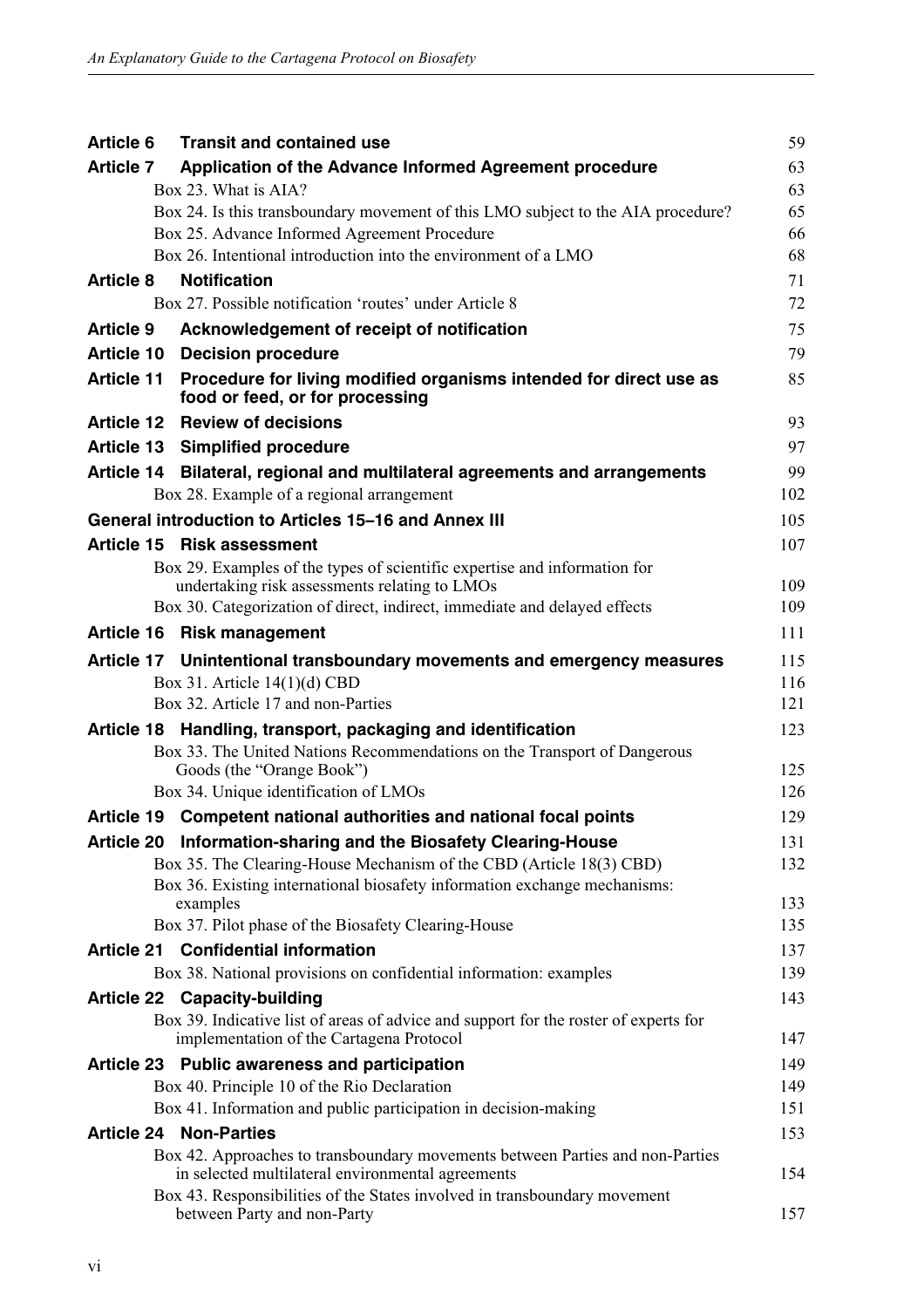|                                                                                      | Article 25 Illegal transboundary movements                                                                                               | 159        |
|--------------------------------------------------------------------------------------|------------------------------------------------------------------------------------------------------------------------------------------|------------|
|                                                                                      | Article 26 Socio-economic considerations                                                                                                 | 163        |
|                                                                                      | Article 27 Liability and redress                                                                                                         | 167        |
|                                                                                      | Box 44. Other international conventions and processes relating to liability and                                                          |            |
|                                                                                      | redress: examples                                                                                                                        | 168        |
|                                                                                      | Box 45. Core issues commonly addressed in liability and redress regimes                                                                  | 170        |
|                                                                                      | <b>General introduction to Articles 28-31</b>                                                                                            | 171        |
|                                                                                      | Article 28 Financial mechanism and resources                                                                                             | 173        |
|                                                                                      | Box 46. The Global Environment Facility (GEF)                                                                                            | 175        |
|                                                                                      | Box 47. Financial assistance for biosafety: example<br>Box 48. Bilateral assistance for capacity-building in biosafety: examples         | 177<br>178 |
|                                                                                      |                                                                                                                                          |            |
| <b>Article 29</b>                                                                    | Conference of the Parties serving as the meeting of the Parties to this<br><b>Protocol</b>                                               | 179        |
|                                                                                      | <b>Article 30 Subsidiary bodies</b>                                                                                                      | 185        |
|                                                                                      | Box 49. Functions of SBSTTA under Article 25 CBD                                                                                         | 186        |
|                                                                                      | <b>Article 31 Secretariat</b>                                                                                                            | 187        |
|                                                                                      | Article 32 Relationship with the CBD                                                                                                     | 189        |
|                                                                                      | Article 33 Monitoring and reporting                                                                                                      | 191        |
|                                                                                      | <b>Article 34 Compliance</b>                                                                                                             | 193        |
|                                                                                      | Box 50. Core elements and characteristics of existing and emerging compliance                                                            |            |
|                                                                                      | mechanisms in multilateral environment agreements                                                                                        | 193        |
|                                                                                      | Box 51. Dispute settlement provisions of the CBD<br>Box 52. Compliance mechanisms under other multilateral environmental agreements      | 194<br>195 |
|                                                                                      | Article 35 Assessment and review                                                                                                         | 197        |
|                                                                                      |                                                                                                                                          |            |
| <b>Article 36</b>                                                                    | <b>Signature</b>                                                                                                                         | 199        |
|                                                                                      | Article 37 Entry into force                                                                                                              | 201        |
|                                                                                      | <b>Article 38 Reservations</b>                                                                                                           | 203        |
| <b>Article 39</b>                                                                    | Withdrawal                                                                                                                               | 205        |
|                                                                                      | <b>Article 40 Authentic texts</b>                                                                                                        | 207        |
| <b>Annex I</b>                                                                       | Information required in notifications under Articles 8, 10 and 13                                                                        | 209        |
| <b>Annex II</b>                                                                      | Information required concerning living modified organisms intended for<br>direct use as food or feed, or for processing under Article 11 | 215        |
| <b>Annex III</b>                                                                     | <b>Risk assessment</b>                                                                                                                   | 217        |
| <b>Appendix</b>                                                                      | The Cartagena Protocol and the World Trade Organization                                                                                  | 225        |
|                                                                                      | Box 53. Examples of trade-related measures under the Protocol                                                                            | 228        |
|                                                                                      | Box 54. The "like product" test                                                                                                          | 234        |
|                                                                                      | Box 55. General exceptions under the GATT                                                                                                | 234        |
| <b>Bibliography</b>                                                                  |                                                                                                                                          | 241        |
|                                                                                      | <b>Supplementary materials</b>                                                                                                           | 243        |
|                                                                                      | Cartagena Protocol on Biosafety to the Convention on Biological Diversity                                                                | 245        |
| Convention on Biological Diversity                                                   |                                                                                                                                          | 263        |
| Conference of the Parties to the Convention on Biological Diversity: Decision II/5   |                                                                                                                                          | 281        |
| Conference of the Parties to the Convention on Biological Diversity: Decision EM-I/3 |                                                                                                                                          | 285        |
|                                                                                      | Intergovernmental Committee for the Cartagena Protocol: Recommendation 3/5, Annex III<br>- Implementation tool kit                       | 287        |
| <b>Index</b>                                                                         |                                                                                                                                          | 291        |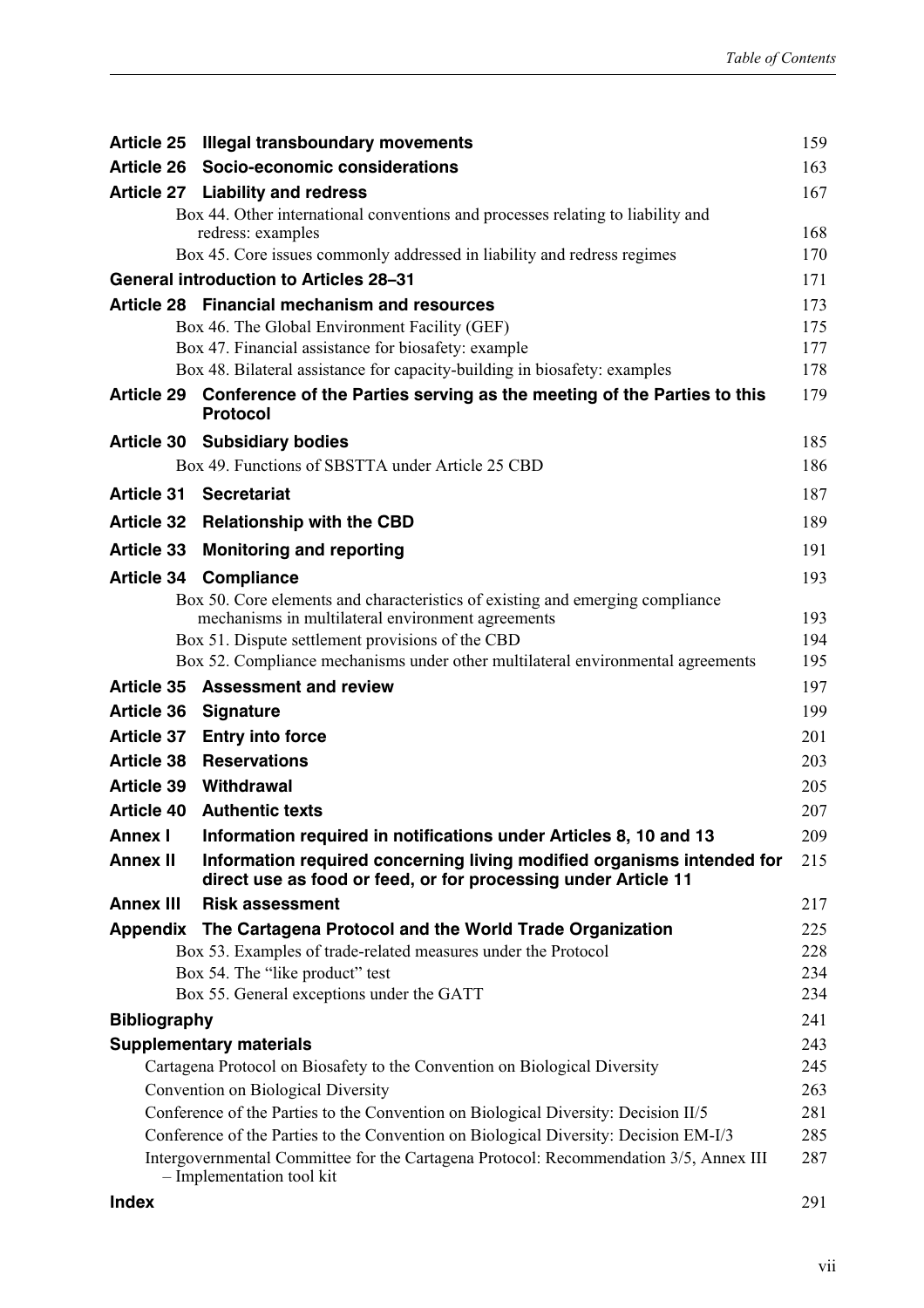### **Foreword**

The Cartagena Protocol on Biosafety is one of the most important international treaties recently adopted. It marks the commitment of the international community to ensure the safe transfer, handling and use of living modified organisms. It is an historic commitment as it is the first binding international agreement dealing with biosafety, thereby addressing novel and controversial issues.

To conclude the negotiation of a treaty marks an end, but also a beginning: the beginning of an implementation process which will determine whether the results of the negotiation will, in reality, achieve the objective which originally set the negotiation process in motion. One prerequisite for the successful implementation of a treaty is an understanding of the text itself, and of its implications. In this regard, the Cartagena Protocol is a text that may well not be readily accessible to all those who will need to become involved, in one way or the other, with its implementation. We hope that this Explanatory Guide will both make the Protocol more readily accessible and prove useful as a reference work for those who are involved in its implementation.

IUCN and FIELD are pleased to present the results of a two year process of cooperation and consultation, during which they were joined by WRI. The partnership forged during the preparation of the Guide has been fruitful, constructive, and harmonious. We therefore look forward to continuing our joint efforts in this and related fields, and express our gratitude to those who made this collaboration possible.

> *John Scanlon, Director, IUCN-ELC Tony Gross, Director, FIELD Jonathan Lash, President, WRI*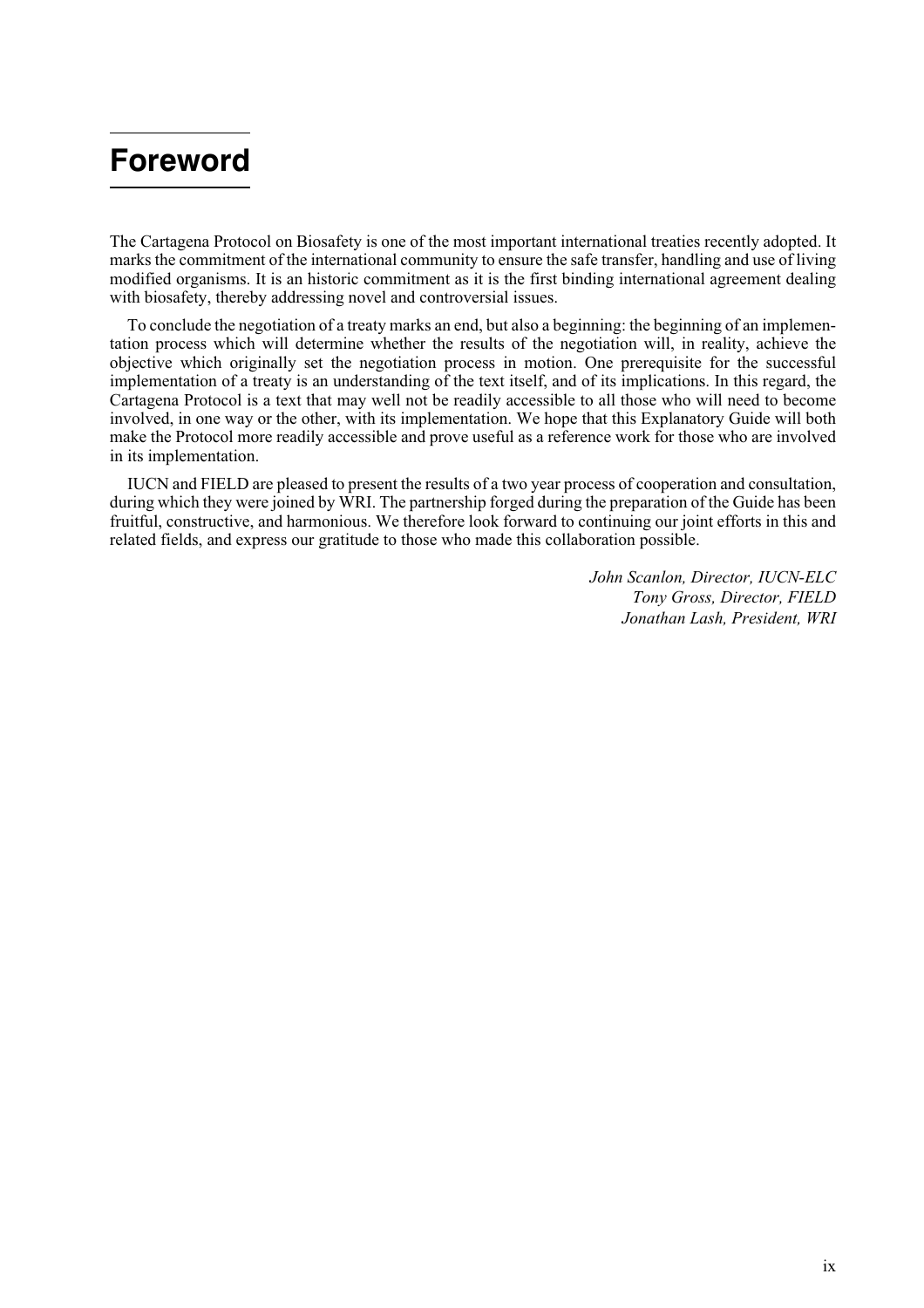## **List of contributors**

Ruth Mackenzie is Director of the Biodiversity and Marine Resources Programme at the Foundation for International Environmental Law and Development (FIELD) in London.

Françoise Burhenne-Guilmin is Senior Counsel of the Environmental Law Centre of IUCN – The World Conservation Union in Bonn.

Antonio G. M. La Viña is Senior Fellow at the World Resources Institute in Washington.

Formerly a lawyer at FIELD, Jacob Werksman is now Environmental Institutions and Governance Adviser at the United Nations Development Programme in New York.

Alfonso Ascencio is an Associate of the Foundation for International Environmental Law and Development.

Julian Kinderlerer is Professor in the Law Department at Sheffield Institute of Biotechnological Law and Ethics, University of Sheffield.

Katharina Kummer Peiry is Director of Kummer EcoConsult in Villars-sur-Glâne, Switzerland.

Richard Tapper is Director of Environment Business & Development Group, Kingston upon Thames, UK.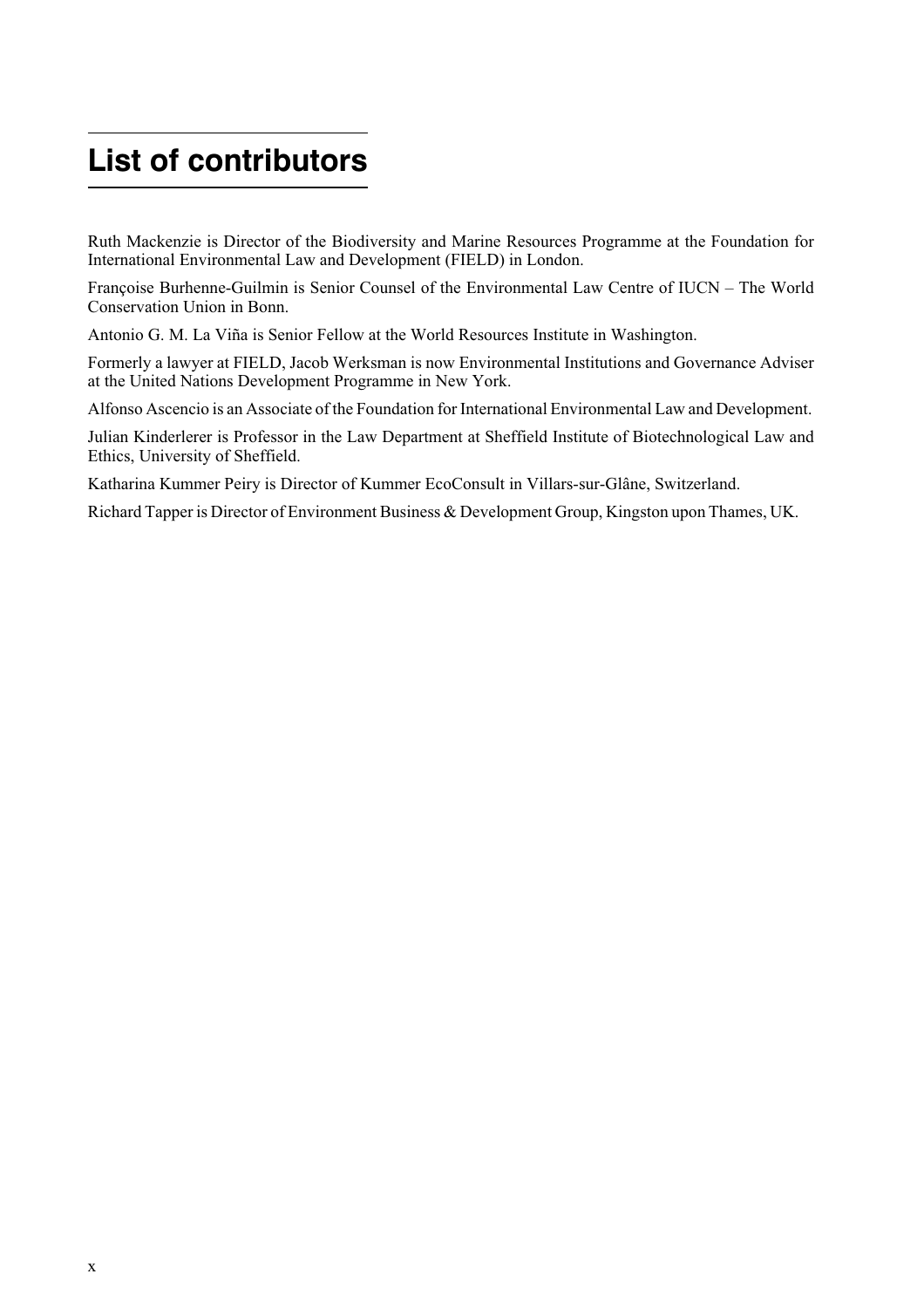#### **Acknowledgements**

The Guide is the product of a process which started early in 2001. It is the result of the collaboration of IUCN Environmental Law Centre and the Foundation for International Environmental Law and Development (FIELD), later joined by the World Resources Institute. It is also the result of a consultation process over nearly two years.

The initial draft of the Guide, prepared by a small group of authors, was the starting point for an extensive consultation process, producing at each step a refined version. The cornerstones of this consultation process were three workshops, held in September 2001, October 2001, and February 2002.

The participants in the first workshop were all familiar with the Protocol text, and had all participated in its negotiation, either as governmental delegate, or as representative of the non-governmental sector. The purpose of this first workshop was to elicit comments on the content of the Guide, in particular its accuracy, and to identify gaps and deficiencies, as well as to obtain information on some of the negotiating history.

The second workshop was aimed at obtaining comments on the content of the Guide from the perspective of its future users, and feedback on whether the text, in substance and format, facilitated the understanding of the Protocol for those who will work with it in the future. Participants were all from the Central and Eastern European region, and included individuals working in government, non-governmental organizations, and the private sector.

The final workshop considered a completed, revised and edited draft of the Guide. Emphasis was on participation from all parts of the world, in particular developing countries, and from NGOs. In order to maintain continuity, a number of participants who had participated in the first or second workshops were also invited. The workshop reviewed the draft first in plenary, then went through clusters of issues and the corresponding commentaries in working groups, with results reviewed again in plenary to complete the process.

Participants to all workshops attended in a personal capacity, and many of them continued to follow the progress of the Guide throughout the process, commenting on interim stages of the Guide by e-mail.

The "pre-final" draft of the Guide, which resulted from the comments received at the third workshop, was made available to participants at the third meeting of the Intergovernmental Committee for the Cartagena Protocol in the Hague in April 2002. It was also posted on the web sites of IUCN-ELC and FIELD in order to generate further review and comments before the text was finalized.

As a result of this process, many people have assisted in the preparation of the Guide, not only by participating in the workshops described above, but also by providing thoughtful verbal or written comments. All of the comments received were carefully considered by the authors in the preparation of the final text.

We would like to acknowledge all those contributions, and especially thank the following individuals for having enriched the process, and thus the final product:

Teresa Aguero; Karen Anderson; Andrezj Aniol; Marc Auer; Christoph Bail; Philip L. Bereano; Christopher Briggs; Jan Brindza; Alice Caddow; Rebecca Clarridge; Kate Cook; Marjana Dermelj; Marija Dirlevska-Caloska; Jane Earley; Ossama El-Tayeb; Igor Ferencik; Elaine Fisher; Mary Fosi Mbantenkhu; Amanda Gálvez Mariscal; Jan Gazo; Kristina Georgieva; P. K. Ghosh; Alexander Golikov; Clare Hatcher; Lynn P. Holowesko; Birthe Ivars; Tom Jacob; Ivana Jelenic; Zsolt Jekkel; Jerzy Jendroska; Roger Krueger; Kele Lekoape; Sam Johnston; Alimameh Kamara; Patricia Kameri-Mbote; Veit Koester; Azra Korac-Mehmedovic; Janusz Krata; Svitlana Kravchenko; Hüsniye Kýlýnçarslan; Lubica Lacinová; Dan Leskien; Darko Lojen; Sarah Lukie; Danius Lygis; Desmond Mahon; Mark Mansour; Lindsey Marcus; Unda Marjutina; Helen Marquard; Mariam Mayet; Piet van der Meer; Hartmut Meyer; Chaba Mokuku; Veronika Mora; Emmanuel Moutondo; Fiona Mucklow; Gábor Nechay; Jimena Nieto Carrasco; Ingrid Nöh; Nicola Notaro; Andriy D. Ostapenko; Elpidio V. Peria; Peter Pouplier; Christian Prip; François Pythoud; Laura Reifschneider; Orlando Rey Santos; Michal Schalit; Doreen Stabinsky; Milena Roudna; Sabrina Safrin; Eric Schoonejans; Gernot Schubert; Stephen Stec; Biserka Strel; Tania Temata; Craig Thorn; Kristina Veidemane; Carmen Vicien; Conrad Von Kameke; Xueman Wang; Christine von Weizsäcker; Dayuan Xue; Jasenka Zaninović.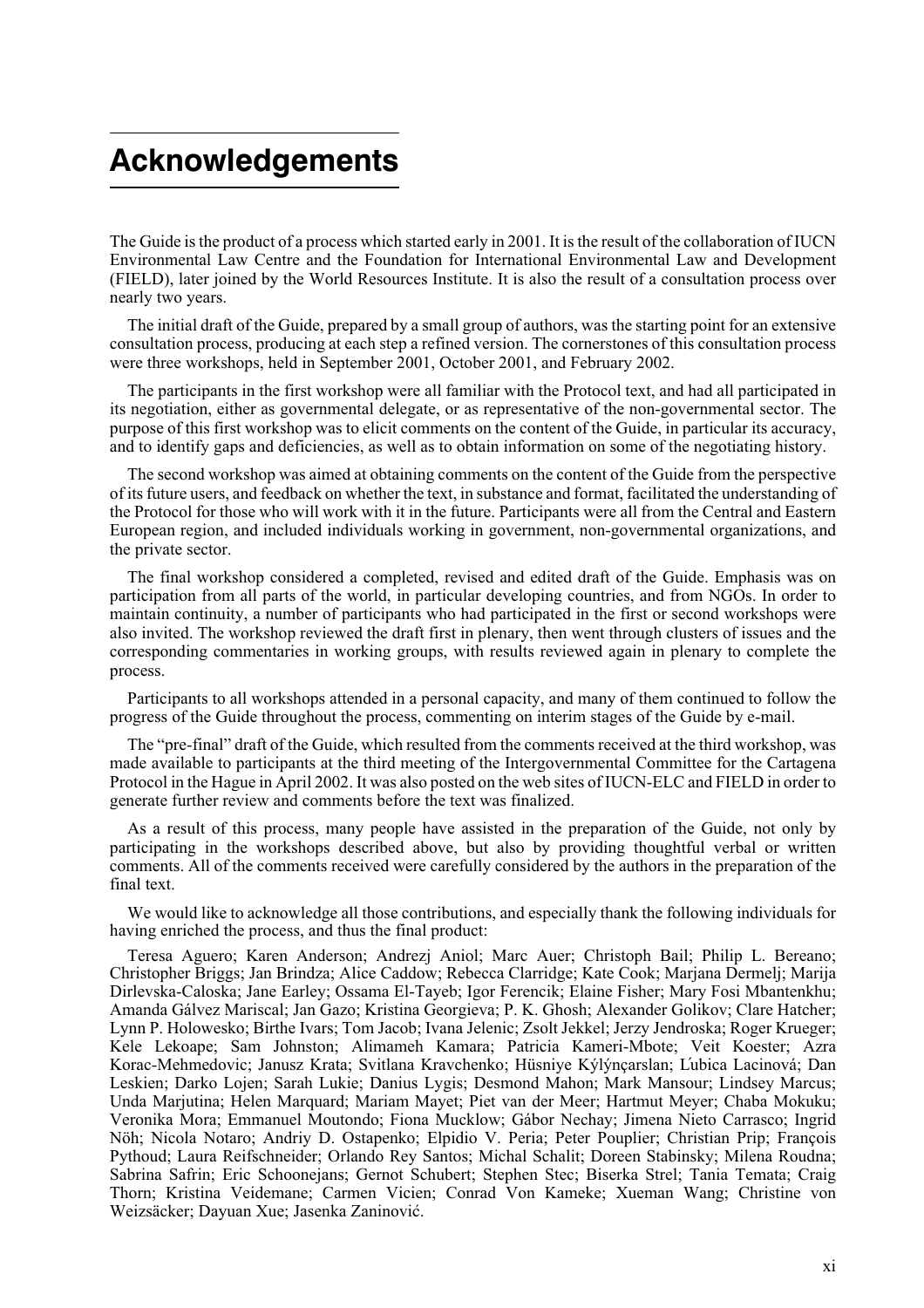We are also grateful to the Secretariat of the Convention on Biological Diversity for their support with comments to the Guide as well as assistance in organizing the side event on the Guide held at ICCP3 in The Hague on 24 April 2002.

Special thanks go to Hartmut Meyer for his helpful comments and advice throughout the process. Special thanks are also addressed to Piet van der Meer and the "Implementation of national biosafety frameworks in pre-accession countries of Central and Eastern Europe" project for assistance in organising the second workshop.

We have a special debt of thanks to those institutions which have made this work possible through their financial support: the Danish Environmental Protection Agency (DEPA), through Danish Cooperation for Environment in Eastern Europe (DANCEE), for bearing the lion's share of the costs of this project; the European Commission, the Norwegian Royal Ministry of Foreign Affairs, and the Rockefeller Foundation (for support through the World Resources Institute). Additional support for in-kind contributions, directly or through the partner institutions, is also gratefully acknowledged from the German Gesellschaft für Technische Zusammenarbeit (GTZ) project on "Implementing the Biodiversity Convention" and the Swedish International Development Agency (SIDA).

A number of individuals at IUCN-ELC and FIELD have provided tireless secretarial and managerial support in the preparation process: Jil Self, Daniella Montag, Rachel Holmwood and Catherine McLellan. Additional support was provided by Zsuzsa Soos, Louis Mekel and Katharine Mann.

At FIELD, Carolina Lasén Diaz, Fernando Latorre and Alice Palmer, lawyers on FIELD's Biodiversity and Marine Resources, and Trade, Investment and Sustainable Development programmes, provided significant substantive contributions throughout the preparation of the Guide and undertook a technical review during the editorial process.

WRI acknowledges the Southeast Asia Regional Institute for Community Education (SEARICE) and African Centre for Technology Studies (ACTS) for co-sponsoring workshops on Capacity Building and Public Participation in the Cartagena Protocol on Biosafety, the results of which provided part of the basis for WRI's contribution to the Guide. Research support for WRI's contribution was also provided by Vicente Yu III, Cecilia Blasco, Arthur Getz, Ruchi Bhandari and Adriana Casas.

We would like to extend our deep appreciation to all the contributors to the Guide, who tirelessly provided drafts and redrafts of particular parts of the commentary while accepting that their contributions would be edited and blended into a team work in the end.

Finally, we would like to express our deep gratitude to Veit Koester, both for his advice and support throughout the preparation of this Guide and also for first raising the idea of the need for an explanatory guide to the Protocol which led us to undertake this work.

Our thanks go to all those mentioned above, and others, for their contribution to the Guide. We, however, remain responsible for any weaknesses that remain.

> *Ruth Mackenzie, FIELD, London Françoise Burhenne-Guilmin, IUCN ELC, Bonn Antonio La Viña, World Resources Institute, Washington DC October 2002*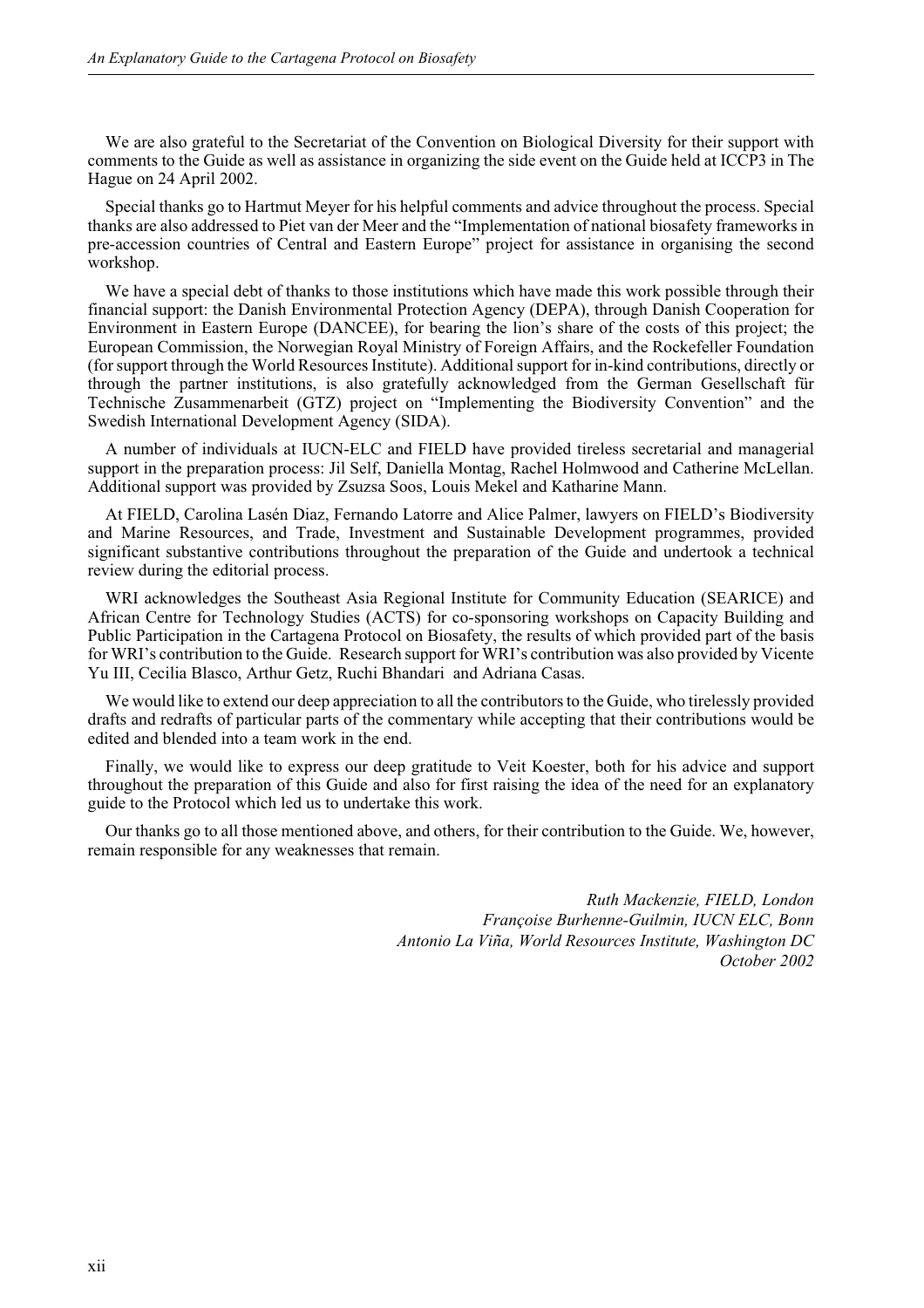# **List of abbreviations**

| <b>AIA</b>           | <b>Advanced Informed Agreement</b>                                                   |
|----------------------|--------------------------------------------------------------------------------------|
| <b>BCH</b>           | <b>Biosafety Clearing-House</b>                                                      |
| <b>BSWG</b>          | Ad Hoc Working Group on Biosafety                                                    |
| <b>CBD</b>           | Convention on Biological Diversity                                                   |
| <b>CHM</b>           | Clearing-House Mechanism – established under Article 18(3) CBD                       |
| <b>CITES</b>         | Convention on International Trade in Endangered Species of Wild Fauna and Flora      |
| <b>COP</b>           | Conference of the Parties to the Convention on Biological Diversity                  |
| COP/MOP              | Conference of the Parties serving as the meeting of the Parties to the Protocol      |
| <b>DNA</b>           | Deoxyribonucleic acid                                                                |
| EU                   | European Union                                                                       |
| <b>ExCOP</b>         | First extraordinary meeting of the Conference of the Parties                         |
| FAO                  | Food and Agriculture Organization of the United Nations                              |
| <b>GATT</b>          | General Agreement on Tariffs and Trade                                               |
| <b>GEF</b>           | Global Environment Facility                                                          |
| <b>GMO</b>           | Genetically Modified Organism                                                        |
| <b>ICCP</b>          | Intergovernmental Committee for the Cartagena Protocol                               |
| ILC                  | <b>International Law Commission</b>                                                  |
| <b>LMO</b>           | Living Modified Organism                                                             |
| LMO-FFPs             | Living Modified Organisms Intended for Direct Use as Food or Feed, or for Processing |
| <b>MEA</b>           | Multilateral Environmental Agreement                                                 |
| <b>REIO</b>          | Regional Economic Integration Organization                                           |
| <b>RNA</b>           | Ribonucleic acid                                                                     |
| <b>SBSTTA</b>        | Subsidiary Body on Scientific, Technical and Technological Advice (of the CBD)       |
| <b>SPS</b> Agreement | Agreement on the Application of Sanitary and Phytosanitary Measures                  |
| <b>TBM</b>           | <b>Transboundary Movement</b>                                                        |
| <b>TBT</b> Agreement | Agreement on Technical Barriers to Trade                                             |
| <b>UNCLOS</b>        | United Nations Convention on the Law of the Sea                                      |
| <b>UNCTAD</b>        | United Nations Conference on Trade and Development                                   |
| <b>UNEP</b>          | United Nations Environment Programme                                                 |
| <b>WHO</b>           | World Health Organization                                                            |
| <b>WTO</b>           | World Trade Organization                                                             |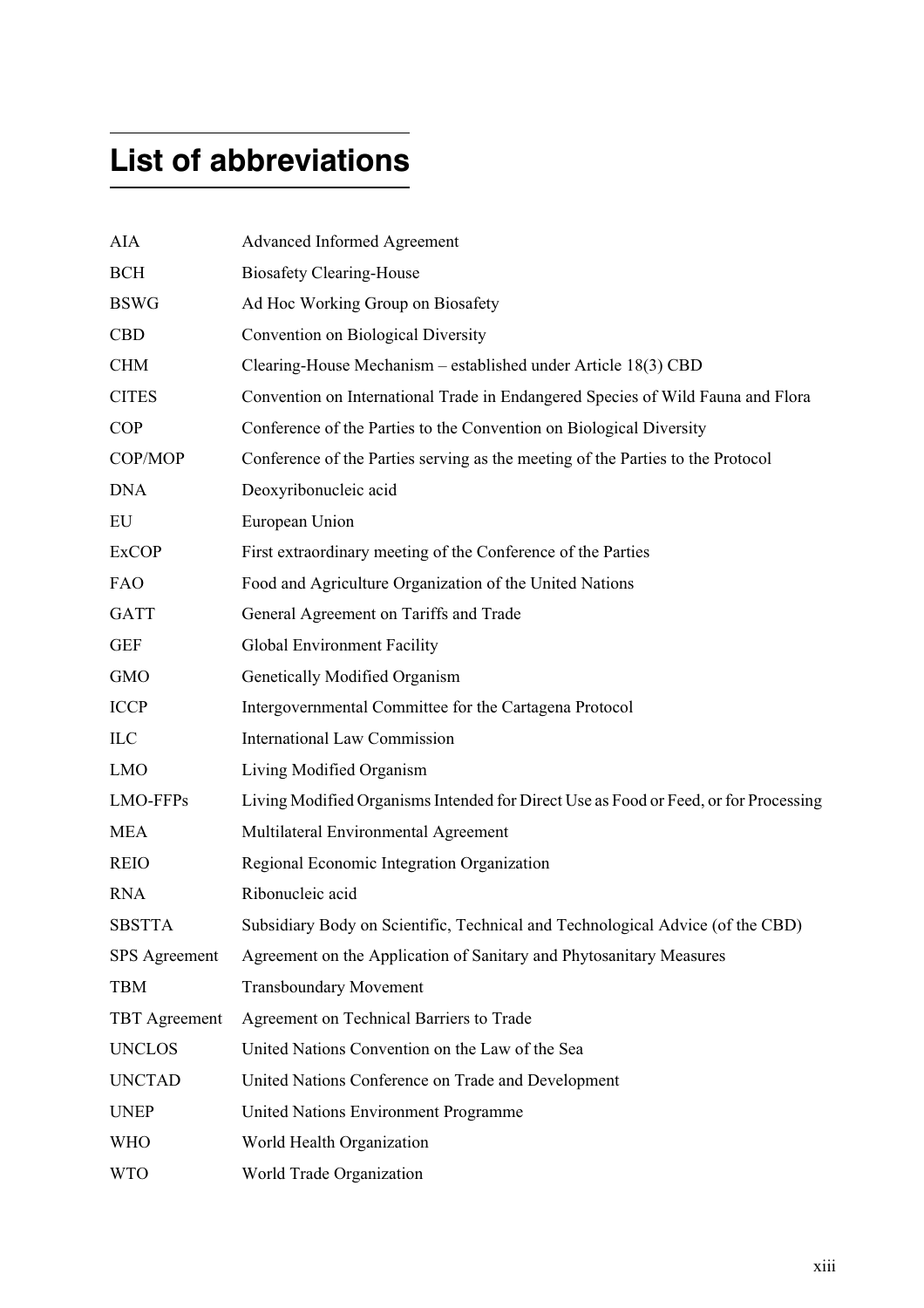## **List of short titles of international instruments**

| Aarhus<br>Convention              | Convention on Access to Information, Public Participation in Decision-Making and<br>Access to Justice in Environmental Matters, 25 June 1998, ECE/CEP/43            |
|-----------------------------------|---------------------------------------------------------------------------------------------------------------------------------------------------------------------|
| Agenda 21                         | UN Conference on Environment and Development, UN Doc. A/CONF.151/26/Rev.1<br>(1992)                                                                                 |
|                                   | Basel Convention Convention on the Control of Transboundary Movements of Hazardous Wastes and<br>their Disposal, 22 March 1989, UNTS vol. 1673 p. 57                |
| <b>Biodiversity</b><br>Convention | Convention on Biological Diversity, 5 June 1992, UNTS vol. 1760 p.79                                                                                                |
| Climate Change<br>Convention      | United Nations Framework Convention on Climate Change, 9 May 1992, UNTS vol.<br>1771 p. 107                                                                         |
| Kyoto Protocol                    | Protocol to the United Nations Framework Convention on Climate Change, 11<br>December 1997, Decision 1/CP.3 of the Conference of the Parties to the Convention      |
| Montreal<br>Protocol              | Protocol on Substances that Deplete the Ozone Layer, 16 September 1987, UNTS 1522                                                                                   |
| Rio Declaration                   | UN Declaration on Environment and Development, June 14, 1992, UN Doc.<br>A/CONF.151/5/Rev.1 (1992), reprinted in 31 ILM. 876 (1992)                                 |
| Rotterdam<br>Convention           | Convention on the Prior Informed Consent Procedure for Certain Hazardous Chemicals<br>and Pesticides in International Trade, 10 September 1998, UNEP/FAO/PIC/CONF/5 |
| Stockholm<br>Convention           | Convention on Persistent Organic Pollutants, 22 May 2001, Depositary Notification<br>C.N.531.2001, Treaties-96 of 19 June 2001                                      |
| Stockholm<br>Declaration          | Declaration of the UN Conference on the Human Environment, June 16, 1972, UN Doc.<br>A/CONF.48/14/Rev.1 (1973), reprinted in 11 ILM 1416 (1972)                     |
| Vienna<br>Convention              | Convention on the Law of Treaties, 23 May 1969, UNTS vol. 1155 p. 331                                                                                               |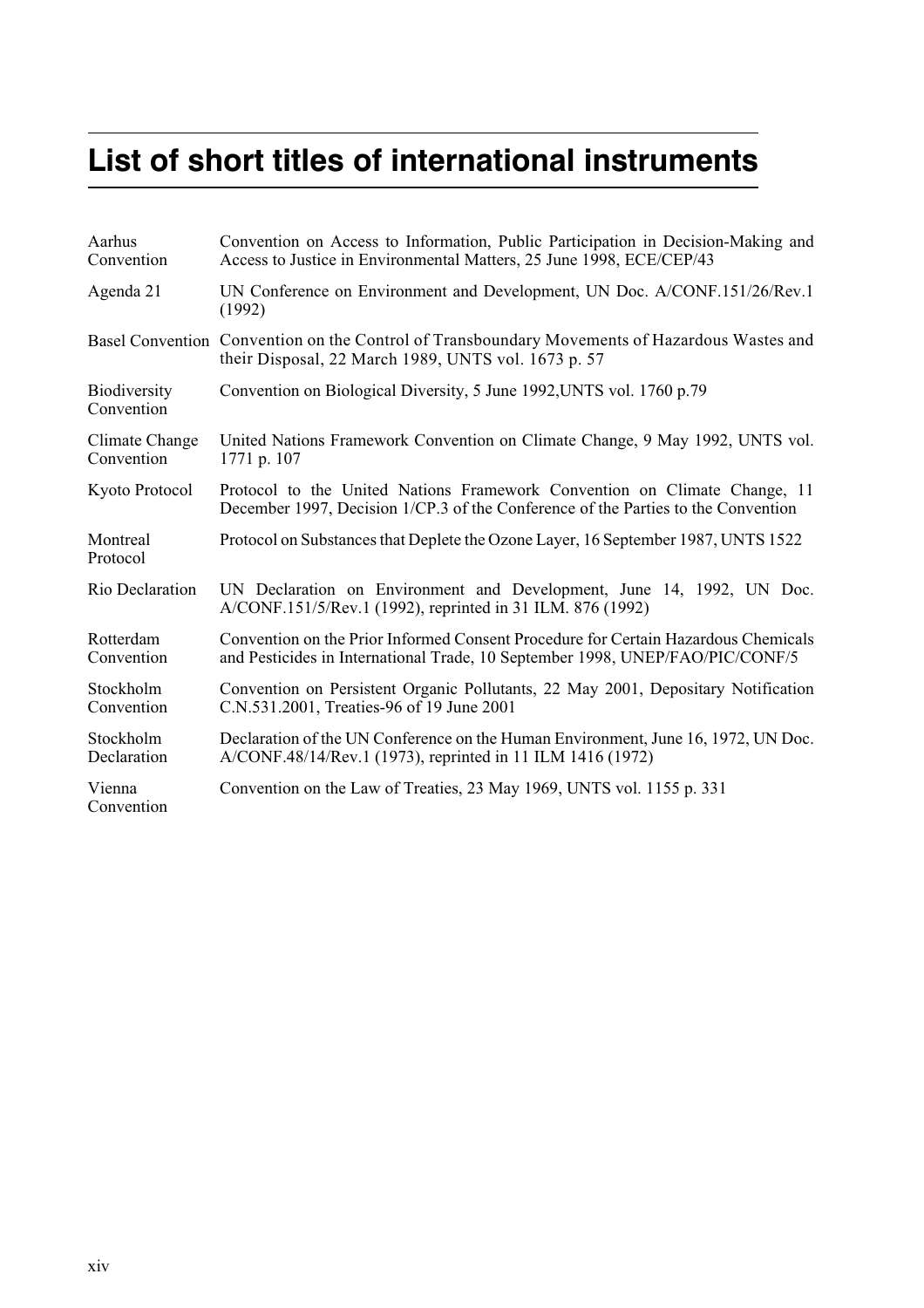#### **Structure and purpose of this Guide**

The main goal of the Guide is to facilitate the understanding of the legal obligations of the Parties under the Cartagena Protocol on Biosafety. It is an explanatory guide, which attempts to provide an information base on the content and origin of the provisions of the Protocol. While it is hoped that the Guide will contribute to the implementation of the Protocol, it is not intended as a detailed guide on how to implement the Protocol at the national level. Rather it attempts to provide an accessible explanation of the Protocol's provisions and to identify issues which Parties may want to consider as they decide how to implement the Protocol.

The Guide begins with a brief Introduction which addresses the subject matter of the Protocol. This section provides general information on the issue the Protocol was intended to address, and the negotiation process. It also provides an overview of the Protocol's provisions, including certain cross-cutting issues. Finally, it identifies certain other international agreements and guidelines of relevance to biosafety. It may be noted here that the "Implementation Tool kit" reproduced in the Supplementary Materials at the end of the Guide also provides a useful overview or checklist of the provisions of the Protocol from an implementation perspective. This "Tool kit" was adopted as part of a recommendation on capacity-building by the Intergovernmental Committee for the Cartagena Protocol (ICCP), the body which was established to undertake preparatory work for the first meeting of the Parties to the Protocol after it enters into effect.

The main section of the Guide provides a "commentary" to each of the Protocol's provisions. This section addresses each Article and Annex of the Protocol in turn and analyzes and explains its provisions. The emphasis here is on outlining the main provisions of the Protocol, as well as highlighting ambiguities or issues which are left unresolved in the text, providing information on possible interpretations, and identifying issues that Parties may want to consider as they develop national implementation measures. Where there are ambiguities in the text, we have tried to provide some guidance as to possible interpretation based upon the provisions of the Protocol, in particular its objective as set out in Article 1. In addition, in a number of instances we have made reference to the negotiating history of the Protocol, and in this regard we were able to draw on advice and inputs from many of those who were closely involved in the negotiations. Of course, a Guide of this type does not purport to provide an authoritative interpretation of the text of the Protocol, and other interpretations are possible. In addition, specific interpretations may be agreed and adopted by the Parties to the Protocol in the future as they consider its provisions further.

When the Protocol was negotiated, States agreed that work on some issues should be left to further negotiation and agreement after the Protocol comes into effect. These include, for example, Article 18(2)(a), Article 27 and Article 34. In these cases, we have given an indication of the work undertaken on these issues by the ICCP. Of course, there are other provisions of the Protocol which the meeting of the Parties may address and provide further guidance on in due course.

The Appendix to the Guide addresses the relationship between the Cartagena Protocol and relevant World Trade Organization Agreements. It was decided to analyze this relationship in detail in an Appendix given the range and complexity of questions that it raises. The potential relationship between the Protocol and relevant WTO Agreements was a contentious issue in the negotiations. The analysis in the Appendix is intended to give a more detailed overview of the types of issues that may arise in assessing this interrelationship. It does not attempt to, and can not, prejudge the outcome of any particular question or dispute that may arise as to trade measures that a State may impose in relation to LMOs.

The bibliography provides a list of selected writings on the Protocol, largely from academic books and journals.

Finally, we have provided certain supplementary materials for ease of reference at the end of the Guide. These include:

- 2000 Cartagena Protocol on Biosafety The provisions of the Protocol are reproduced throughout the Guide, but the full text is provided here for ease of reference.
- $\blacksquare$  1992 Convention on Biological Diversity As explained in the Introduction, , the 1992 Convention is the parent Convention of the Protocol and contains a number of provisions which remain directly applicable or relevant to its implementation.